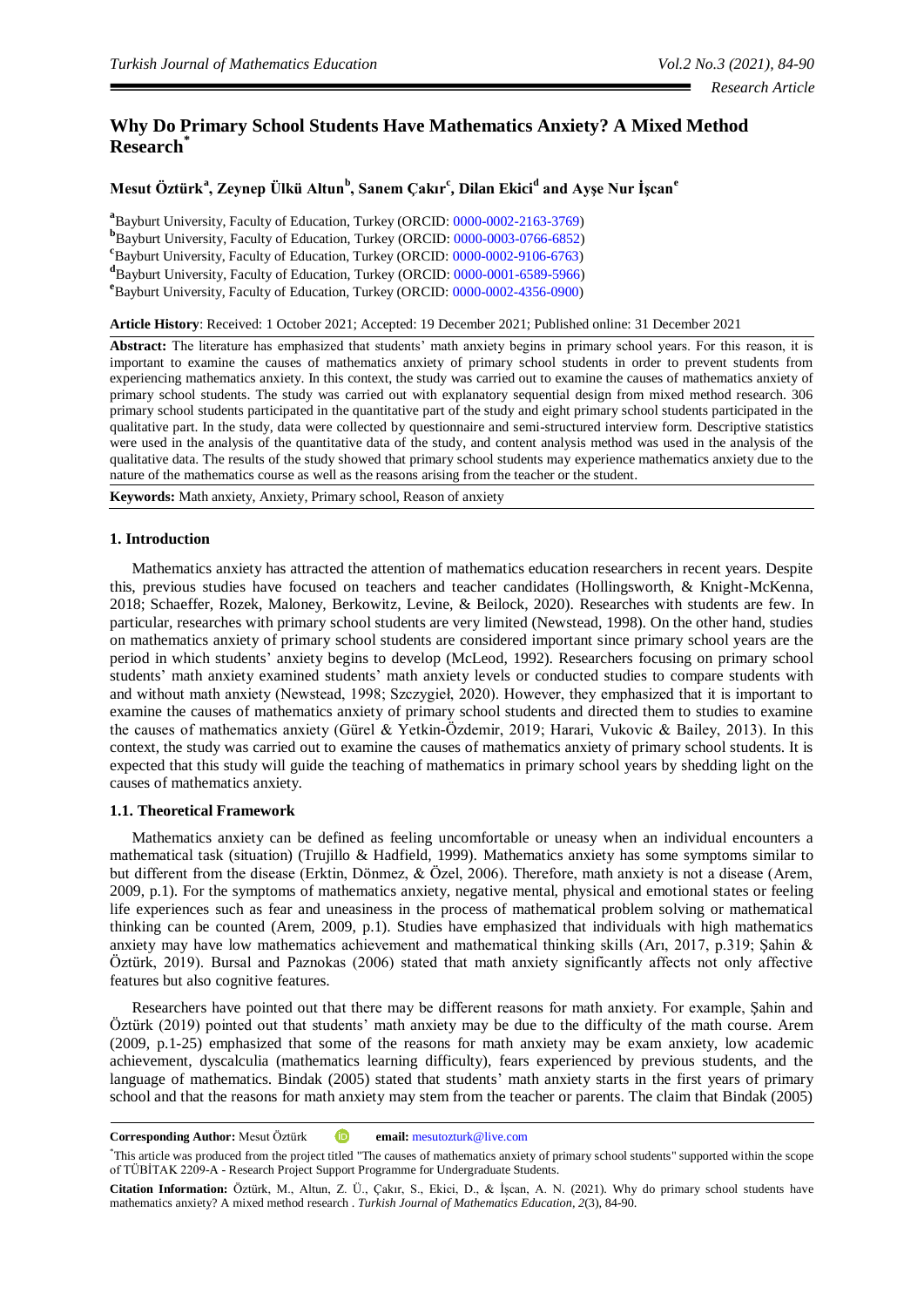put forward in his research that mathematics anxiety begins to emerge in the first years of primary school makes it necessary to examine the reasons why primary school students experience mathematics anxiety. As a matter of fact, the claims made about the causes of mathematics anxiety in studies in the field of psychology make it necessary to examine the causes of mathematics anxiety scientifically (Arem, 2009, p.1-25).

### **1.2. The Present Study**

The literature has shown that many studies have been conducted on mathematics anxiety, but these studies are mostly quantitative and using scales (Doruk, Öztürk, M., & Kaplan, 2016; Okur, Bahar, Akgün, & Bekdemir, 2011). Although there are qualitative studies on mathematics anxiety in the literature, studies on the causes of mathematics anxiety are very limited (Bekdemir, 2007; Sherman, & Wither, 2003). Studies examining mathematics anxiety of primary school students are not available in the literature, according to our literature review. Studies to investigate the causes of students' math anxiety will form the basis for research to increase students' math achievement and math self-efficacy perception. For this reason, this study was conducted to examine the causes of primary school students' math anxiety. For this purpose, answers to the following research questions were sought:

- (1) What is the level of mathematics anxiety of primary school students?
- (2) What are the reasons for primary school students' math anxiety stemming from teachers?
- (3) What are the reasons for primary school students' math anxiety caused by students?

(4) What are the reasons for the mathematics anxiety of primary school students arising from the mathematics lesson?

# **2. Method**

# **2.1. Research Model**

In the study, explanatory sequential design from mixed research was used. The explanatory sequential design starts with collected quantitative data from a randomly sampling. A qualitative sample is formed from the collected quantitative data according to the purpose of the research. Finally, qualitative data is used to explain quantitative data (Creswell, 2019). Since in this study, it was aimed to determine the causes of mathematics anxiety of primary school students, it was first used with a descriptive research model, which is one of the quantitative research methods. Then, the findings of the quantitative research were analyzed and the participants of the qualitative research were determined. A case study model was used for qualitative research. A case study is a research model in which a situation with definite boundaries is examined in depth (Stake, 2013). Finally, qualitative research and quantitative research data were combined.

#### **2.2. Participants**

All ethical rules were complied with during the study process. In this context, the characteristics of the participants were included, and the information that would reveal the personal information of the participants was not included. The data of the study were collected via remote access via Zoom, and only voice recording was made during the interviews.

The participants of the quantitative part of the study were randomly selected. 306 primary school students, all of whom were Turkish, participated in the quantitative research. 144 of the students are in the 3rd grade (9 years old), 162 of them are in the 4th grade (10 years old). 168 of the students are girls and 138 are boys. The fathers of 29% of the students are primary school graduates, 25% of them are secondary school graduates, 28% of them are high school graduates and 18% of them are university graduates. The mothers of 45% of the students are primary school graduates, 26% of them are secondary school graduates, 19% of them are high school graduates and 10% of them are university graduates. 51% of the students stated mathematics as their favorite subject, 24% life studies, 15% Turkish, 10% English. While 82% of the participants stated that they liked the mathematics lesson, 18% stated that they did not like the mathematics lesson.

The participants of the qualitative part of the study were selected from among those who participated in the quantitative research. Participants were determined by purposive sampling method. Eight students participated in the qualitative part of the study. Four of them are in 3rd grade and four of them are in 4th grade. Typical case sampling method was used in the selection of the participants. All of the participants are individuals with high math anxiety. Four of the participating students are girls and four are boys. Direct quotations were made from the statements of the participants and code names were used for the participants in these quotations. These code names are Zülal (3rd grade girl), Fatma (3rd grade girl), Kezban (4th grade girl), Fikriye (4th grade girl), Hasan (3rd grade boy), İsmail (3rd grade boy), Nuri (4th grade boy) and İskender (4th class male) were selected.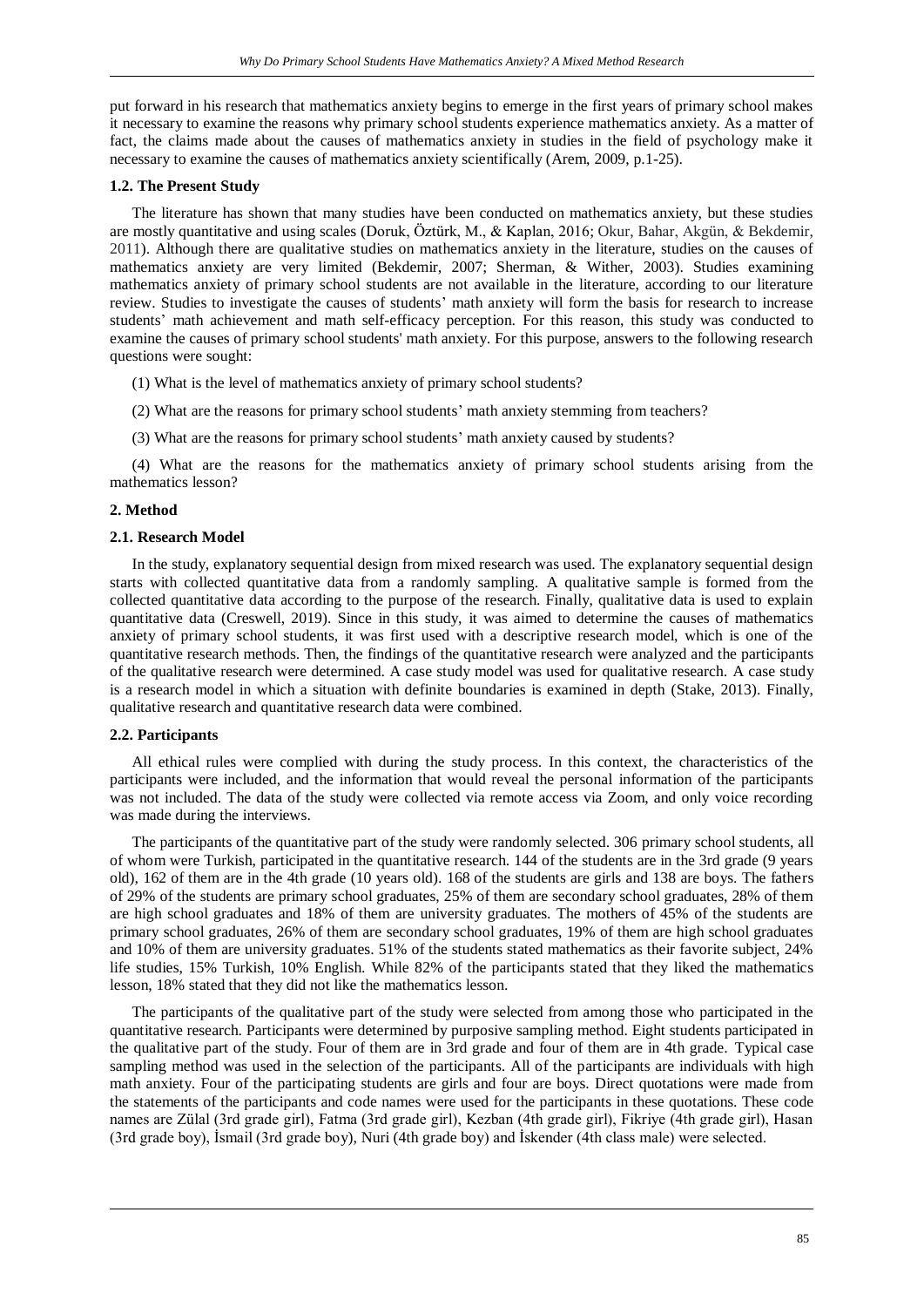#### **2.3. Instruments**

Questionnaire and semi-structured interview form were used as data collection tools in the study. The questionnaire was prepared by the researchers and consists of two parts. In the first part, descriptive questions were included, and in the second part, questions were asked to determine math anxiety. In the preparation of the second part of the questionnaire, firstly, the literature was searched and the math anxiety scales were examined and eight questions suitable for primary school students were written. The second part of the questionnaire was prepared in a three-point (disagree, undecided, agree) form. Since the age levels of the students are small, the number of questions was determined less. The prepared questions were presented to two faculty members who are experts in mathematics education and who work on mathematics anxiety. The opinions received from the faculty members are that the questions are appropriate. Two examples of questions used in the survey are as follows: "*I am afraid of getting up on the blackboard in math class.*" and "*When my teacher asks a question in math class, I do not hesitate to answer it.*"

The semi-structured interview form used in the study was prepared by the researchers. The form consists of eight questions and follow-up questions written for these questions. After the form was prepared, it was presented to two faculty members to whom the prepared questionnaire was presented and its final form was given in line with their opinions. Then, a pilot study was conducted with a student to determine whether the language of the questions was understandable. Two questions from the interview form are as follows: "*When your teacher asks a question in a math class, can you answer without hesitation?*" and "*What do you think about going into math class?*"

# **2.4. Data Analysis**

Descriptive statistics were used in the analysis of the quantitative data of the study, and content analysis method was used in the analysis of the qualitative data. With descriptive statistics, students' math anxiety levels were determined. The interviews for content analysis were first coded by the researchers, then categories were created according to the common features of the coding, and themes were created according to the common features of the categories. The coding made was checked by a faculty member and 91% agreement was determined between the coders. Finally, quantitative and qualitative data were evaluated together.

#### **3. Results**

#### **3.1. Mathematics Anxiety Levels of Primary School Students**

When the questions prepared for the mathematics anxiety of primary school students were examined, 16% of the students stated that they did not use mathematics anywhere, and 5% stated that it was used only sometimes. 21% of the students stated that they felt uneasy while entering the math class, and 26% were indecisive. 28% of the students stated that they were afraid of the teacher in the mathematics lesson, 57% were undecided, and 15% were not afraid. 32% of the students stated that they were hesitant to get up to the blackboard in the mathematics lesson, 47% were hesitant, and 21% were not afraid. 28% of the students participating in the study evaluated that they were nervous when the teacher asked a problem, 36% were indecisive, and 36% were not nervous. 40% of primary school students stated that they did not like the teaching of mathematics, 21% were undecided, and 39% liked it. 39% of the students stated that they were bored in the math lesson, 18% were indecisive and 43% were not bored.

Three themes were identified for the reasons of primary school students' math anxiety: "Reasons from the teacher", "Reasons from the course" and "Reasons from the student".

#### **3.2. Teacher-Related Reasons for Mathematics Anxiety of Primary School Students**

When the causes of mathematics anxiety of primary school students are examined, the reasons arising from the teacher can be listed as follows: Teacher pressure, teaching the lesson and homework.

# *3.2.1. Mathematics anxiety due to teacher pressure*

It has been determined that one of the reasons for primary school students' math anxiety is the pressure of the teacher. It was determined that the students who were determined to have mathematics anxiety due to the pressure of the teacher got angry or put pressure on the student especially when the students did not understand in the mathematics lesson.

Dialogue 1 between the researcher and İsmail, who stated that his teacher got angry when they did not understand the subject in the mathematics lesson, is as follows:

Researcher: Don't you ask the teacher where you don't understand? Ismail: No, I'm not asking. Researcher: Why don't you ask? Ismail: Because he will be angry.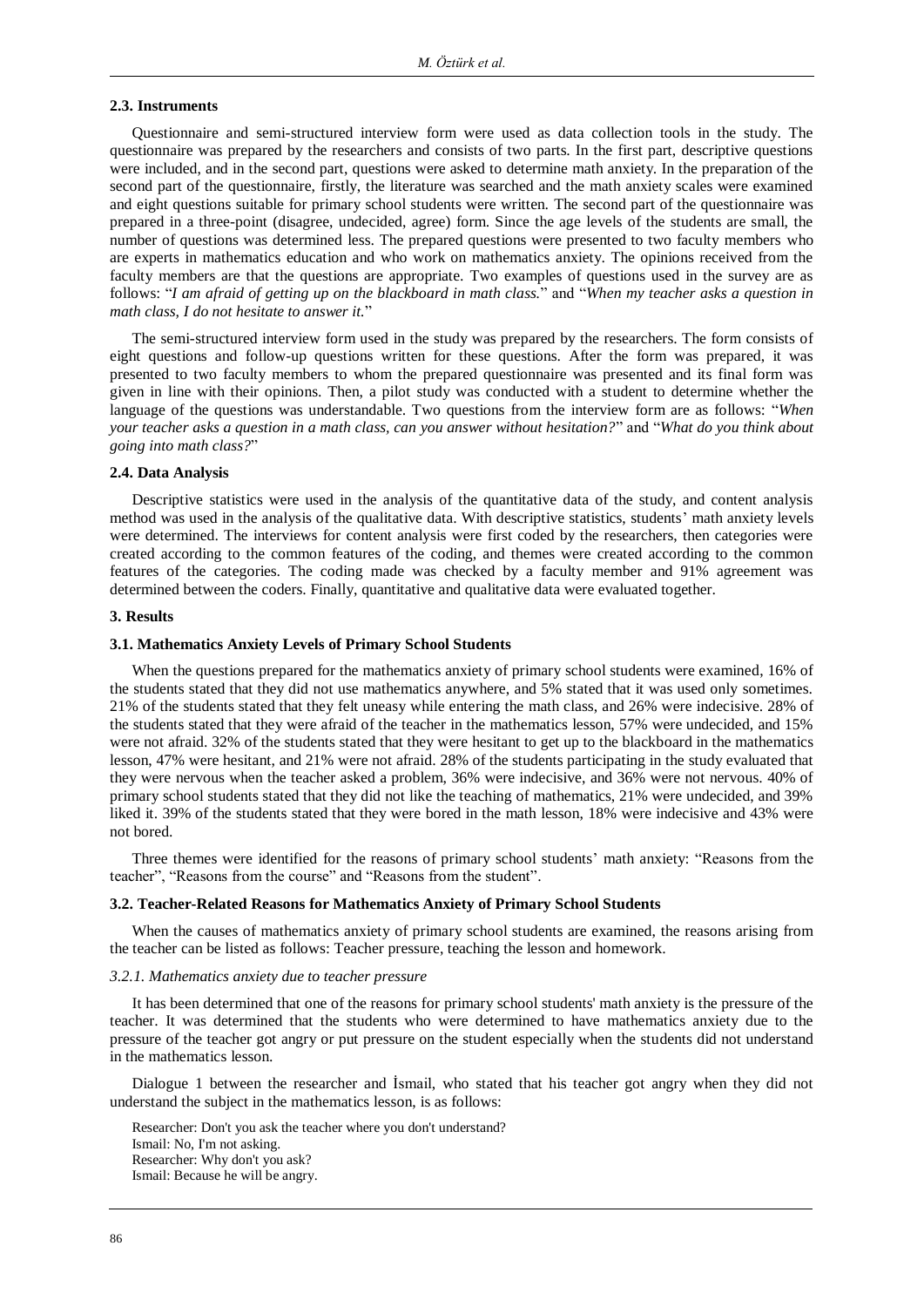Researcher: Will he be angry? Ismail: Yes. Researcher: Why is your teacher getting angry? İsmail: I don't know, I can't say because I have such a fear inside me.

In Dialogue 1, it is understood that Ismail was afraid of the teacher's anger. Dialogue 2 between the researcher and İskender, where a similar dialogue took place, is as follows:

Researcher: Why do you hesitate to answer questions? İskender: Because my teacher is angry. Researcher: When does he get angry? İskender: While he/she explain something a hundred times, when we don't understand it. …

Researcher: When there is a question you know, you want it, when there is a question you do not know, you do not want to come out. What do you think is the reason for this?

İskender: In case my teacher gets angry.

It is understood from Dialogue 2 that one of the reasons for the student's math anxiety is that the teacher is angry the students.

Pointing out that the teacher puts pressure on them in the mathematics lesson, Zülal added the following statements: "*The teacher comes, looks at the notebook like this, people tremble like this, and they get nervous.*"

## *3.2.2. Mathematics anxiety experienced due to the teaching of the lesson*

It has been determined that one of the reasons for primary school students' mathematics anxiety is related to the teaching of the mathematics lesson. It was determined that the students who were determined to have mathematics anxiety due to the conduct of the mathematics lesson did not find the teaching of the mathematics lesson enjoyable, they were bored with listening to the lesson and games were not included in the lesson.

Fatma is one of the students who stated that she did not find the teaching of the mathematics lesson enjoyable. She said that "*Math lesson would be more fun if there were such fun things in it.*" It is understood from Fatma's statements that she did not find the math lesson fun.

Nuri stated that he was bored of listening to the math lesson and said, "*… Also, math is very boring. I get tired of listening to the teacher talking.*" He expressed this thought with his words. It is understood from Nuri's expressions that the teacher told the math lesson, while Nuri was bored.

Kezban stated that games are not included in the math class, "*I would love the lesson if the lesson was taught by playing funny games in such a fun way and doing funny things with funny things*." Fikriye said, "*I would like to have a game in the mathematics lesson. The teacher sometimes makes it play in other lessons, but I would like him to play it in mathematics as well.*" He used his expression. Dialogue 3 between Nuri and the researcher, who expressed a similar view, is as follows:

Nuri: The teacher plays games in some lessons, it would be nice if it was in mathematics.

Researcher: Doesn't the teacher play game in math class?

Nuri: It doesn't play, bought one game, but it just sits and doesn't play. He would play it in physical education, but he doesn't.

When Dialogue 3 is examined, it is understood that Nuri's teacher did not include games in the mathematics lesson; therefore the mathematics lesson did not attract enough attention.

#### *3.2.3. Math anxiety due to homework*

It has been determined that one of the reasons for primary school students' math anxiety is too much homework in math class. Dialogue 4 between the researcher and Kezban, who was determined to have math anxiety due to too much homework, is as follows:

Researcher: Does your teacher give you a lot of homework in math class? Kezban: Yes, a lot. Researcher: He gives a lot? Kezban: Yes. I get tired of making them. Researcher: Got it. Kezban: I'm also very tired.

When Dialogue 4 is examined, it is understood that the reason for Kezban's anxiety is the homework given too much in the mathematics lesson. In his other statement, Kezban emphasized that there are a lot of homework.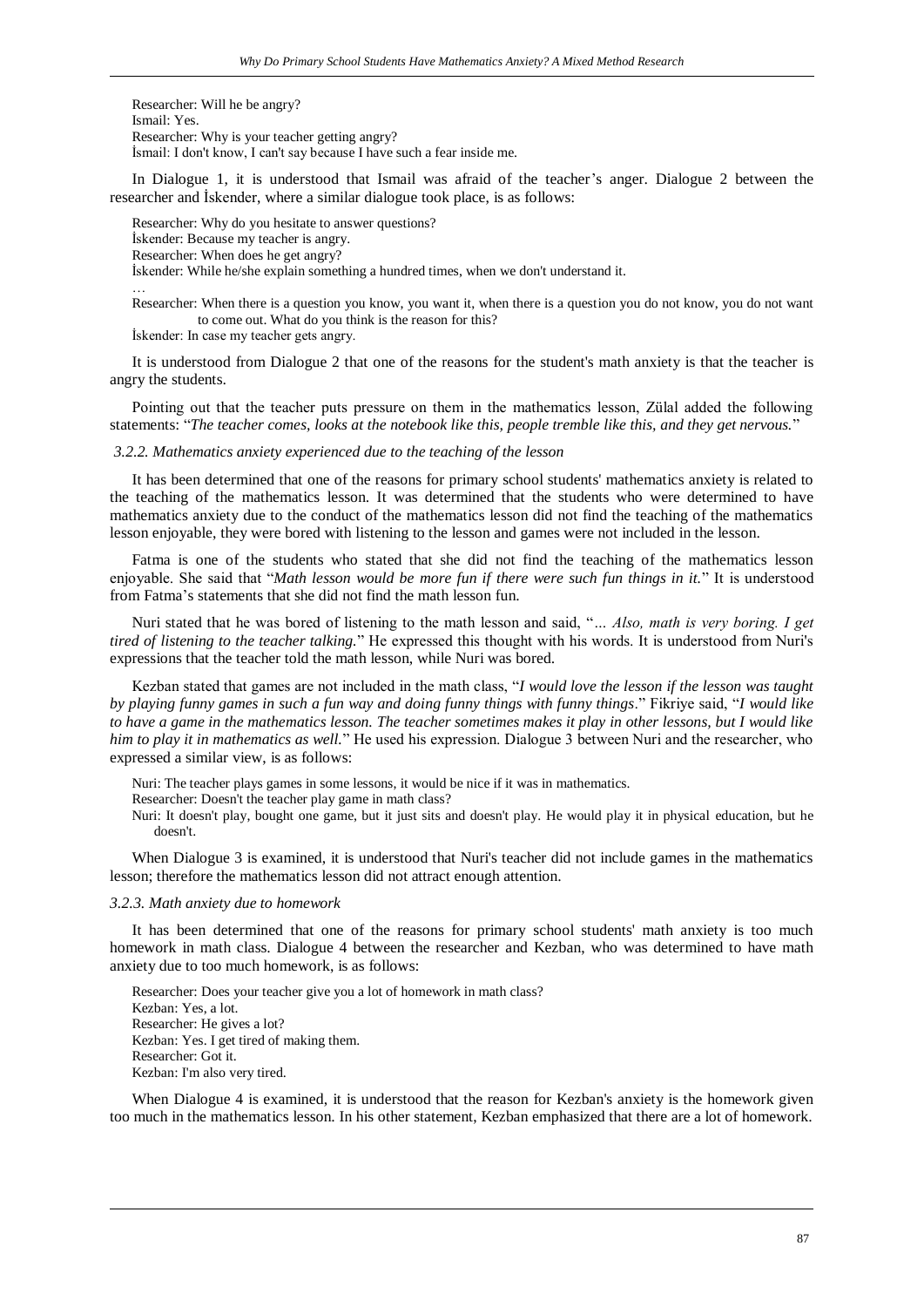#### **3.3. Student-Related Reasons for Mathematics Anxiety of Primary School Students**

When the causes of mathematics anxiety of primary school students are examined, the reasons arising from the students can be listed as follows: shyness, fatigue and lack of interest in mathematics.

# *3.3.1. Math anxiety due to shyness*

It was determined that one of the reasons for the mathematics anxiety of the students participating in the study was shyness. It was determined that the students who were determined to have mathematics anxiety due to shyness thought that their friends might make fun of them when they were solving or not being able to solve the questions in the mathematics lesson, so they felt uncomfortable in the lesson. İsmail "*Sometimes we are afraid that we will not know like that, because our friends will make fun of us, and sometimes we can comfortably go on the board and say what we know."* used expressions. Kezban said, "*I am ashamed. They make fun of me because I can't solve a question.*" used phrases. It is understood from the statements of the students that they experience math anxiety due to shyness.

#### *3.3.2. Math anxiety due to tiredness*

It has been determined that one of the reasons for primary school students' mathematics anxiety is the fatigue experienced by the students in the mathematics lesson. It was determined that the students who were determined to have math anxiety due to fatigue were tired because of too much homework or they were tired from writing too much in the math class.

Nuri, who stated that she was tired of writing too much in the math class, said, "*I'm bored with writing because my hands are getting tired.*" used expressions. From these statements, it is understood that the reason for the student's math anxiety is the fatigue caused by writing in the math class.

## *3.3.3. Mathematics anxiety due to lack of interest in mathematics*

It has been determined that one of the reasons for mathematics anxiety is the students' lack of interest in mathematics. It was determined that the students, who were determined to have mathematics anxiety due to their lack of interest in the mathematics lesson, did not want to take part in the lesson or did not ask about the place they did not understand because they were not interested in the mathematics lesson.

The dialogue 6 between the researcher and Kezban, who stated that he did not want to take part in the lesson because he was not interested in the mathematics lesson, is as follows:

Researcher: Got it. Don't you tell your teacher to explain a little slower? Kezban: I don't like it, so I don't say it much. Researcher: Well, when there are subjects that you do not understand, don't you ask your teacher about them? Kezban: I'm not asking. Researcher: Why don't you ask? Kezban: No, I don't like math, so I don't want to ask too much. Researcher: You don't ask because you don't like it. Kezban: Yes.

From Kezban's statements in Dialogue 6, it is understood that the reason for the student's math anxiety is that she does not want to take a task because she is not interested in the math lesson.

# **3.4. Course-Related Reasons for Mathematics Anxiety of Primary School Students**

When the causes of mathematics anxiety of primary school students are examined, the reasons arising from the course can be listed as follows: believing that one cannot understand mathematics, thinking that mathematics makes our lives difficult, and thinking that mathematics is difficult.

Believing that he could not understand the mathematics lesson, Hasan said, "*When I do not understand, I get bored with mathematics. I usually don't understand anyway.*" used expressions. It is understood from Hasan's statements that he has mathematics anxiety because he believes that he cannot understand mathematics. Similarly, Fikriye's sentences show that he believes that he cannot understand mathematics. She said "*We do not understand mathematics. That's why we're afraid, we don't want mathematics*." It is understood from the statements of the students that they believe that they do not understand the mathematics lesson.

The dialogue 7 between Kezban and the researcher, who thinks that mathematics makes life difficult, is as follows:

Researcher: Got it. What do you think would happen if there was no such thing as mathematics in our lives? Kezban: Everything would be very simple.

Researcher: It would be simple. Is math challenging, that is, is it challenging us too much?

Kezban: Yes, it is very challenging because I do not like mathematics at all.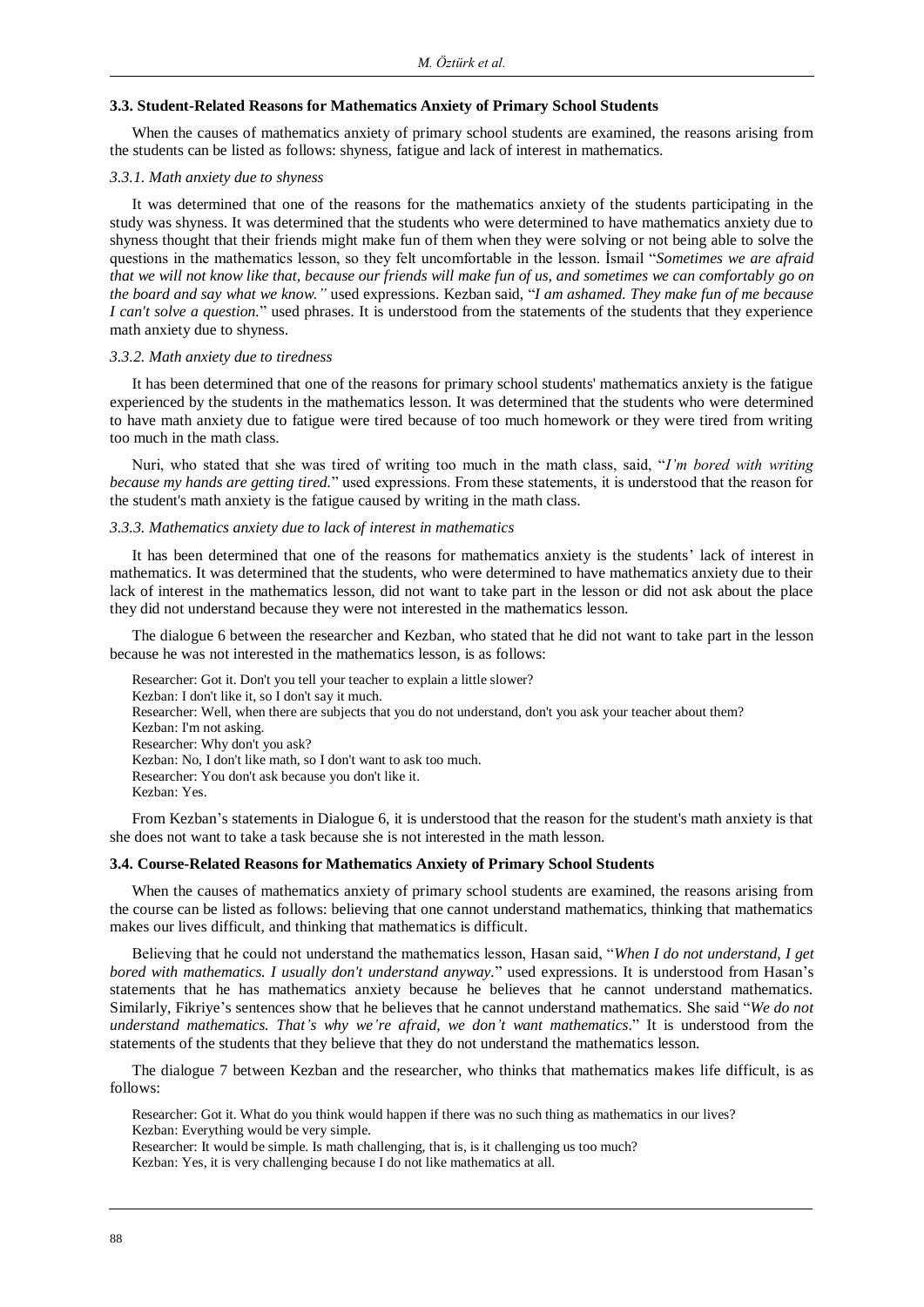It is understood from Kezban's statements in dialogue 7 that he perceives mathematics as a concept that makes life difficult.

Thinking that mathematics is difficult, İskender said, "*Mathematics is a difficult subject. Because it is so, I cannot understand it and I am afraid*." It is understood from İskender's statements that one of the reasons for his math anxiety is that he sees the math course as difficult.

# **4. Conclusions and Discussions**

In this study, which aims to examine the mathematics anxiety of primary school students, some results supporting the literature were found. However, some reasons originating from the teacher and the student reached in this study, which aims to make an in-depth analysis of mathematics anxiety, distinguish this study from previous studies. For this reason, it is expected to make a significant contribution to the literature.

The results obtained in the study indicate that there are basically three reasons for students' math anxiety. These reasons were identified as teacher-based, student-based, and course-based. It was determined that the reasons stemming from the teacher stemmed from the oppressive attitude of the teachers, the way they handled the mathematics lesson, and the fact that they gave more homework than necessary. It was determined that the reasons stemming from the students stemmed from the shyness of the students, their tiredness in the mathematics lesson and their lack of interest in mathematics. The reasons arising from the mathematics course were determined as students believing that they could not understand mathematics, thinking that mathematics made our lives difficult, and thinking that mathematics was difficult.

Some of the students who participated in the study stated that the teachers exhibited an oppressive attitude in their lessons. It was determined that the students experienced math anxiety due to the teachers' oppressive attitude. Many studies in the literature have revealed that teachers' attitudes are effective on students' math anxiety (Arem, 2009, p.13). In this context, it can be said that the finding that students experience math anxiety due to teachers' oppressive attitudes supports the literature. Szczygieł (2020), on the other hand, investigated the relationship between math anxiety in parents and teachers, and math anxiety and math achievement in first and third grade children, and revealed that adults' math anxiety is not a social source of children's math anxiety. In this study, findings regarding teachers' behaviors towards students were obtained, and no purpose was determined for teachers' math anxiety. It is thought that the difference between the research results may be due to this. The findings of the study indicated that some of the primary school students experienced mathematics anxiety due to the teaching of the mathematics lesson. Arem (2009, p.19) determined that students experience anxiety because of the teaching method that teachers use in mathematics lessons. It can be said that the finding of primary school students' math anxiety due to the teaching of the math lesson supports the results of the aforementioned study. It was determined that some of the primary school students experienced math anxiety because their teachers gave too much homework. The literature indicates that students experience math anxiety because teachers give too much homework in math class (Arem, 2009, p.27; Demir & Durmaz, 2018). In this context, it can be said that the finding that homework creates a mathematical apricot supports the literature.

It was determined that some of the primary school students experienced math anxiety due to their shyness. Demir and Durmaz (2018) determined in their study with mathematics teachers that teachers think that students have mathematics anxiety due to their shyness. In this context, it can be said that the mathematics anxiety of the students reached in this study due to their shyness supports the literature. Another reason for the mathematics anxiety of primary school students was that the students were very tired in the mathematics lesson, and this fatigue was caused by the teachers taking notes. As a matter of fact, in this study, it was determined that the students experienced mathematics anxiety due to the teaching of the mathematics course. In this context, it is understood that the obtained finding indicates that the study is consistent within itself. Some of the students who participated in the study stated that they were not interested in mathematics. It is understood from the statements of the students that mathematics anxiety occurs as a result of this indifference. There are many findings in the literature that students' math anxiety may be related to their math interests (Arem, 2009, p.1-25; Şahin & Öztürk, 2019)

It was determined that some of the primary school students who participated in the study saw mathematics as difficult and believed that they could not understand mathematics, so they experienced mathematics anxiety. There are studies in the literature that low math achievement causes math anxiety (Şahin & Öztürk, 2019).

#### **4.1. Limitations and Implications**

As a result of this study, which aimed to examine the mathematics anxiety of primary school students, it was determined that the mathematics anxiety of the students could be caused by the teacher, the student and the lesson. In this context, it can be suggested that teachers should make the mathematics lesson more fun, include activities and give students more say. In addition, creating more positive classroom environments can also prevent students' math anxiety.